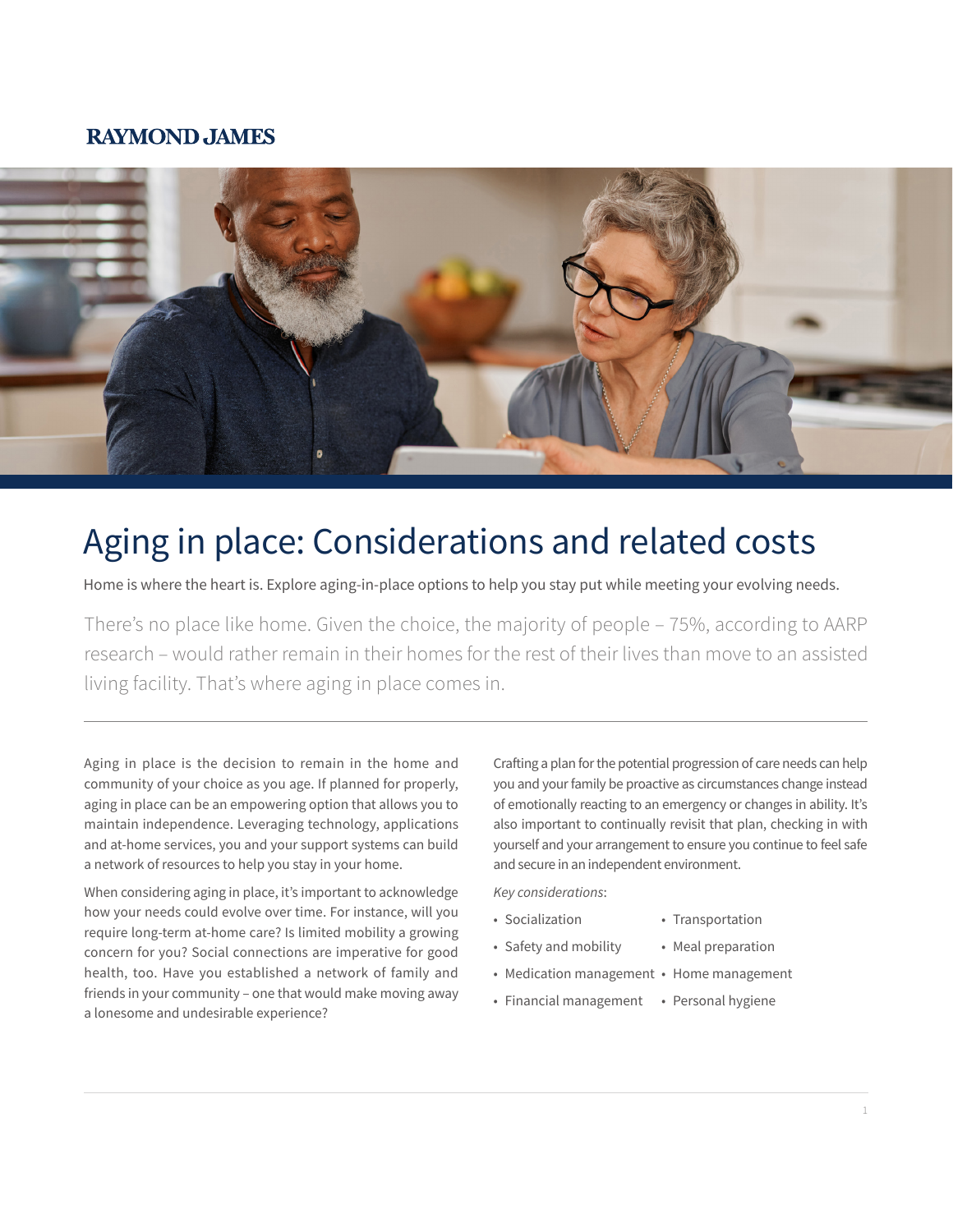Could you lead a happier, healthier life by having assistance to fulfill the above needs versus fulfilling them independently? If so, it's essential to reassess your living situation and determine if aging in place remains the most suitable option.

#### WHERE TO AGE IN PLACE

You may not have asked yourself this question, but is your current home where you'd like to live throughout your retirement? There are a number of factors to consider when determining where to age in place. Options can range from staying in your current home to relocating, moving in with family or having family move into your current residence.

#### STAYING IN YOUR CURRENT HOME

For most people, home is where the heart is. It's where they feel a sense of belonging and where they've spent years getting comfortable. But the majority of traditional homes aren't designed for those with limited mobility or similar challenges. Consider your own home: Are there parts that would need to be enhanced or modified to allow you to comfortably continue living there? If so, have you started budgeting for these changes?

To help ensure your home is safe for aging in place, you can begin by consulting a senior or geriatric care manager who can recommend different modifications to make your home a secure environment for your evolving needs. Some contractors and builders even hold a Certified Aging-in-Place Specialist designation. This signifies that they are specifically trained on making homes more secure, safe and livable for older adults. Of course, these services come at a cost. Working together, we can determine how to include these in your financial plan, helping ensure your well-being remains top of mind.

#### RELOCATING

While the majority of older adults prefer to stay in their homes, some are more concerned with simply staying in their current communities. Would relocating to a new home nearby make things easier for you in the long run? If so, have you considered moving into a smaller home? Downsizing can make home maintenance more manageable and affordable. For instance, older adults relocating to a single-floor home with improved lighting and a more accessible bathroom may find day-to-day activities simpler and less stressful, therefore improving their quality of life.

If this seems like a viable option for you, you can rely on specialized senior move managers to help organize, donate, pack and relocate your belongings.

#### MOVING IN WITH A FAMILY MEMBER

Do you know which relatives you could turn to as you navigate aging in place? Some older adults choose to move in with their family or have a loved one move in with them when they begin needing assistance. This can have numerous benefits, including added socialization and quality time with relatives. There are different options to accommodate this type of arrangement and help ensure those involved can still enjoy a certain amount of independence. For example, some families decide to add a motherin-law suite (also known as an accessory dwelling unit) or a second master bedroom for



The U.S. Census Bureau estimates that by the year 2030, 20% of Americans will be age 65 or older. As the U.S. population ages, the need for aging in place resources is growing dramatically.



#### GOODBYE NURSING HOMES, HELLO GRANNY PODS

Granny pods – also known as an in-law cottage or in-law apartments – are detached tiny homes that allow grandparents to stay close to their loved ones. Whether you opt for a cabin kit from Amazon or a customized, pre-made MEDCottage, which features high-tech medical equipment, there are granny pods fit for a wide array of needs.

Source: countryliving.com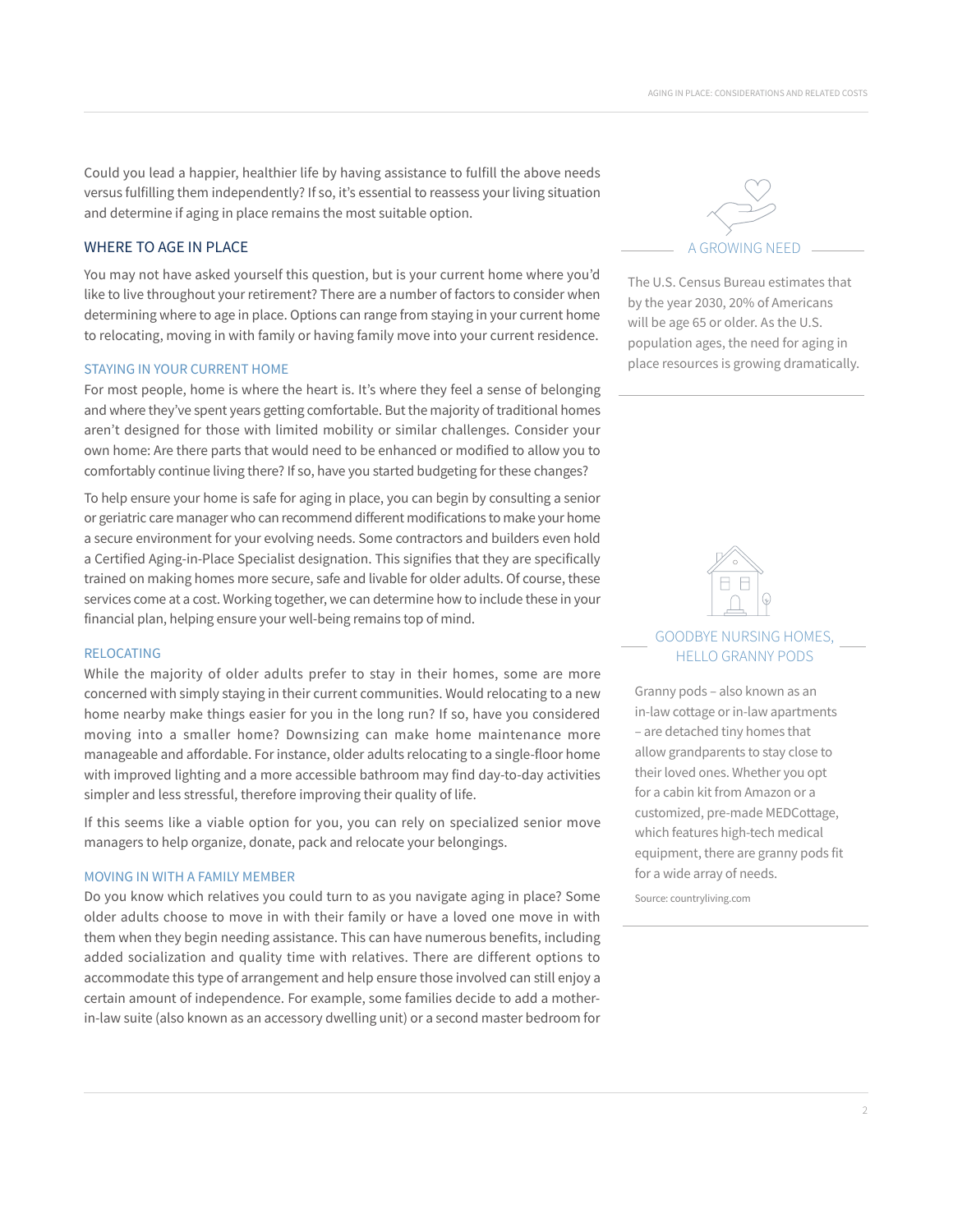their aging loved ones. If you decide moving in with family is the best choice, will you still have access to senior organizations, volunteerism or other social activities outside your home?

When considering whether to move in with a loved one, it's important to speak with family members well in advance. This ensures enough time to establish a suitable arrangement for all involved, particularly if there are any necessary renovations to complete first.

#### HOW TO AGE IN PLACE

Adopting a proactive approach to aging in place and creating a plan now can help prepare you for unforeseen events that could compromise your ability to live independently. Thorough preparation calls for thinking through the safety and convenience of your home, as well as the accessibility of services to make your life easier. For example, what will you do about transportation if you're no longer comfortable behind the wheel? And does your budget support around-the-clock care if it becomes necessary? What about the costs of home modifications?

#### MAKE YOUR HOME ACCESSIBLE

If your plan is to stay in your home throughout your retirement, consider starting the aging in place process by working with experts, such as a senior care manager or Certified Aging-in-Place Specialist, to help ensure your dwelling remains accessible and secure as you age.

*Key considerations include:*

- Having the bathroom, bedroom and kitchen on the ground floor
- Being able to access the home without stairs
- Upgrading your bathroom to make it as safe as possible using the principles of universal design
- Ensuring you have even floors throughout

There are other factors to weigh in as well. For instance, what environmental or seasonal concerns – such as heavy snow or potential flooding – could impact your ability to remain in your current home? What kind of upgrades can you complete to address those concerns?



ONE FOR ALL

The purpose of universal design is to make buildings, products and environments accessible to all people, regardless of age, disability and other factors.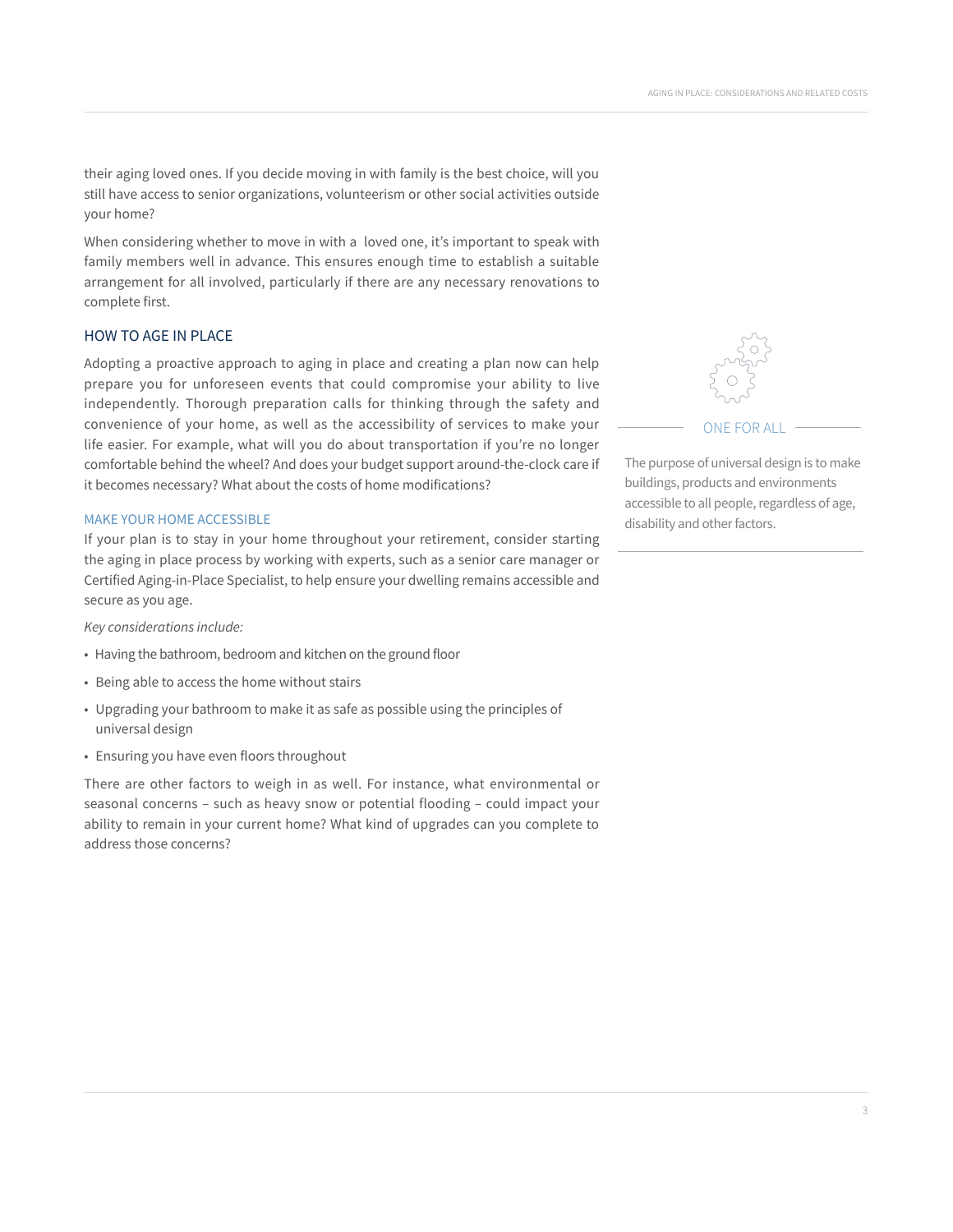#### LEVERAGE TECHNOLOGY AND APPS

Digital applications help manage health, keep you connected, facilitate transportation and food delivery, and even assist with home maintenance. While apps can help maintain independence, it is important to nurture in-person interactions whenever possible. Fortunately, there are various technological solutions available to address a wide array of needs:

- **Health** MedCoach, Medisafe, Pillboxie, MedMinder, Fitbit, Apple Watch, Dexcom G5, GreatCall, Philips Lifeline
- **Connectivity**  FaceTime, Echo Show, Facebook Portal, Google Duo
- **Transportation** GoGoGrandparent, Lyft, Uber
- **Food** HelloFresh, Blue Apron, Shipt, Instacart, DoorDash, Seamless, Uber Eats
- **Services and repairs** Angie's List, Hello Alfred, TaskRabbit, Thumbtack
- **Smart home** Nest, Ring, Roomba, Google Home, Amazon Alexa, Sonos

#### *Source: MIT AgeLab; Hartford Funds*

In addition to leveraging technology, it's also essential to build a network of support and services around you. This allows others to easily check in and offer assistance while promoting a certain level of independence.

#### CONSIDER AT-HOME CARE

Many individuals opt to fulfill their caregiving needs with at-home services. These services can encompass a wide range of price points and vastly differ based on each individual's health and needs. Fortunately, as your advisor, I can leverage the strength of Raymond James and work closely with you to build these potential variables into your financial plan and offer you vetted resources to help you choose your home health services.



#### PRIORITIZE CONNECTIVITY

According to the CDC, loneliness and social isolation are linked to serious health conditions and significantly increase the risk of premature death – which is why it's crucial to embrace your social circle.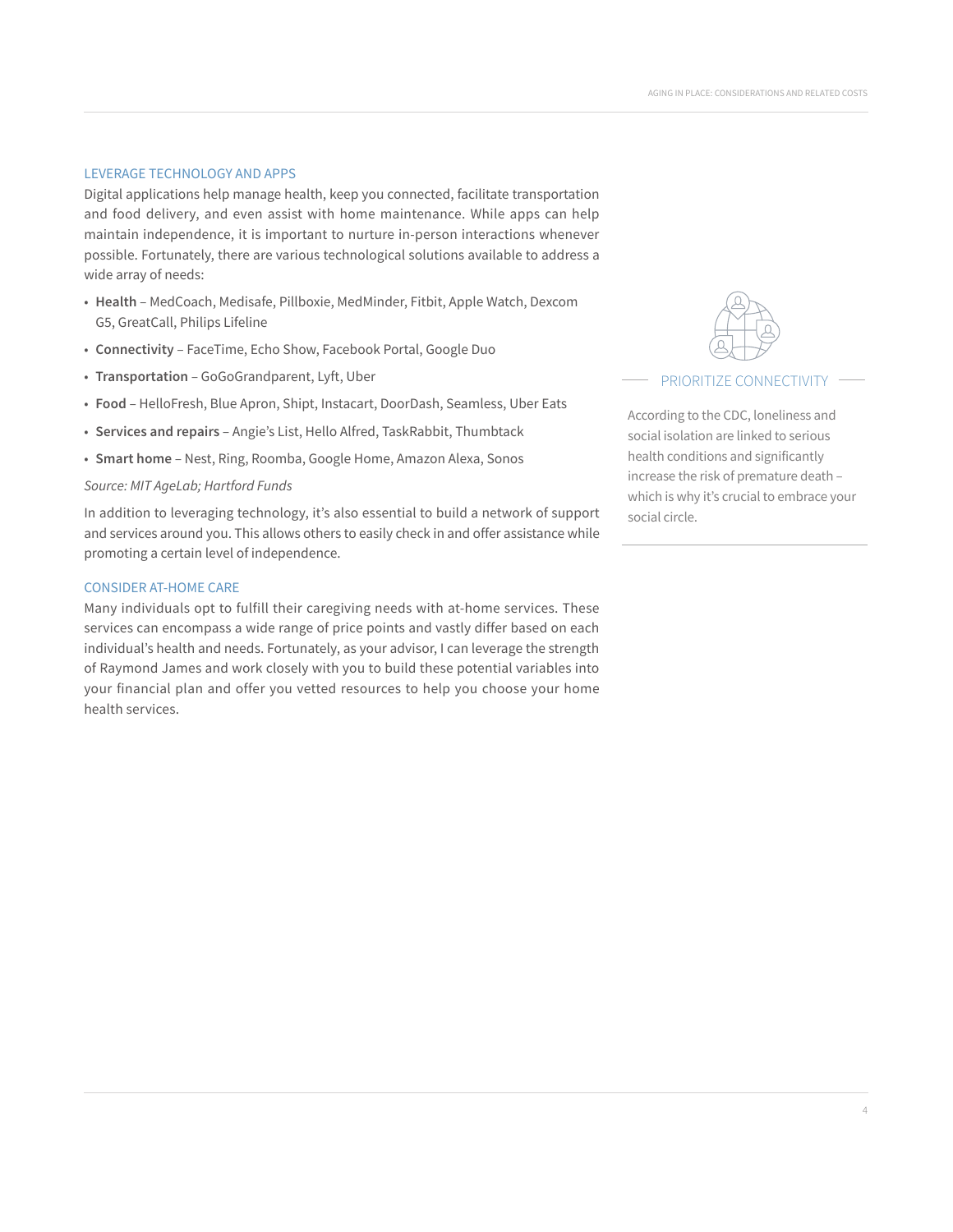#### PLANNING FOR COSTS ASSOCIATED WITH AGING IN PLACE

Have you considered the different costs associated with aging in place? These can include a wide array of home modifications, such as:

| Project                                                              | Average cost                         |
|----------------------------------------------------------------------|--------------------------------------|
| Widening doorways to accommodate<br>wheelchairs or walkers           | $$400 - $600$                        |
| Installing lever-style doorknobs for easier grip                     | \$20 per doorknob                    |
| Installing grab bars to help prevent falls                           | $$20 - $30 +$ installation for \$100 |
| Adding a wheelchair ramp                                             | \$1,500                              |
| Lowering kitchen countertops to increase<br>wheelchair accessibility | \$5,000                              |
| Installing chair lift                                                | $$3,000 - $4,000$                    |
| Installing elevator                                                  | \$20,000                             |
| Bathroom remodel with universal design                               | \$16,000                             |
| Walk-in bathtub                                                      | \$5,000                              |

*Sources: nerdwallet.com; aag.com*

You may also require assistance in maintaining your home, help with daily activities or more advanced nursing care:

| Service                  | Average cost            |
|--------------------------|-------------------------|
| Homemaker services       | \$4,290 per month       |
| Health aide services     | \$4,385 per month       |
| <b>Cleaning services</b> | $$100 - $300$ per visit |
| Paint home interior      | \$1,793                 |
| Paint home exterior      | \$2,871                 |
| Remove a tree stump      | \$301                   |
| Mow and maintain lawn    | \$132 per visit         |
| Remove leaves            | \$344                   |
| Repair clogged drain     | \$219                   |
| Organize garage          | \$1,478                 |
| Clean gutters            | \$157                   |
| Install holiday lights   | \$404                   |
| Remove snow              | \$110                   |

*Sources: homeadvisor.com; Genworth 2019 Cost of Care Survey*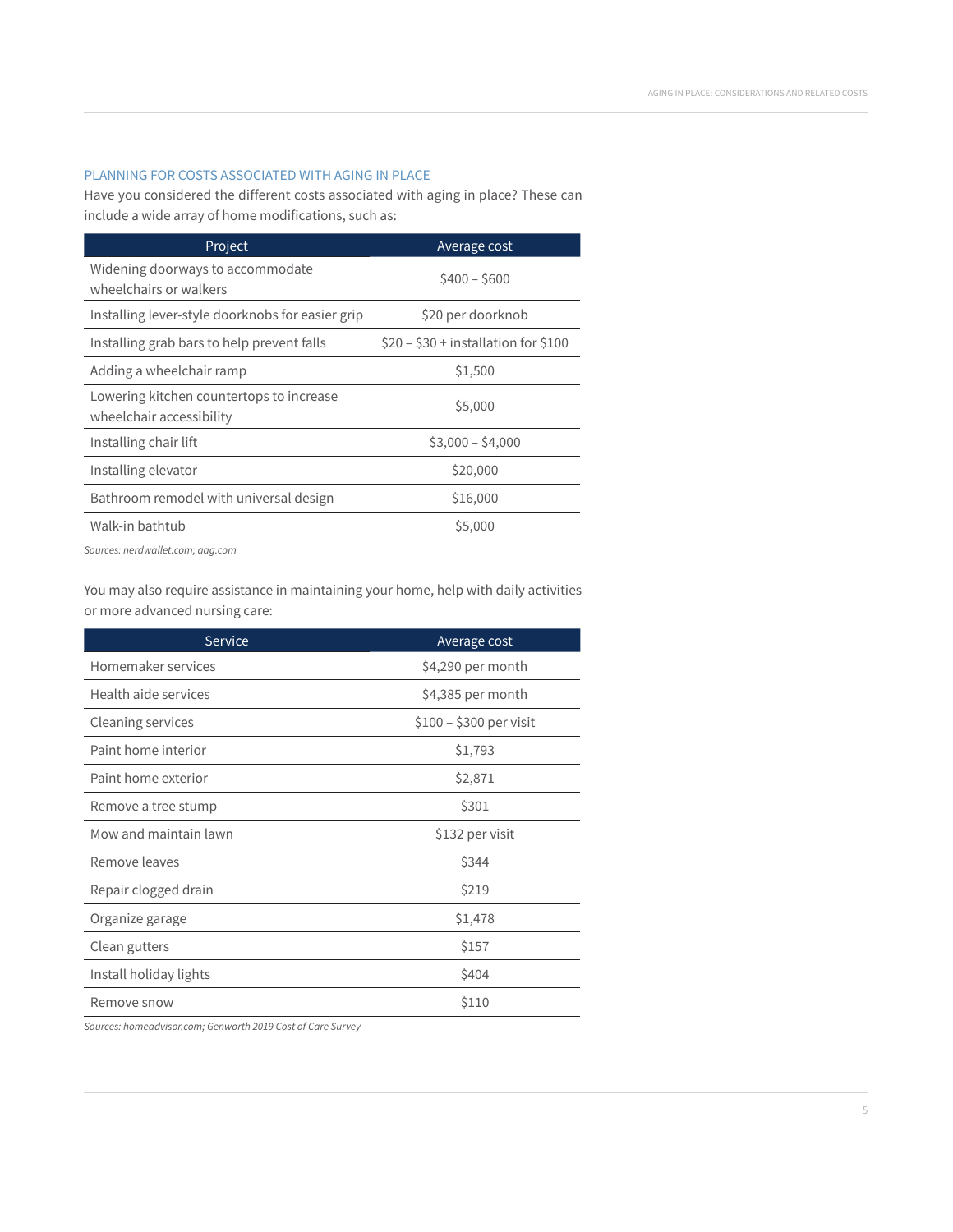#### LOOKING AHEAD

It's important to take the time now to explore these potential aging-in-place needs and determine how you and your loved ones will financially, emotionally and physically prepare. Fortunately, you don't have to go it alone. We are here to help facilitate these conversations, build the costs into your financial plan and prioritize your peace of mind as you navigate aging in place.

#### KEY CONSIDERATIONS

For a more in-depth understanding of your potential aging-in-place needs, consider the following questions:

- Is your current home where you'd like to live throughout your retirement?
- Will you require long-term at-home care?
- Is limited mobility a growing concern for you?
- Have you established a network of family and friends in your community one that would make moving away a lonesome and undesirable experience?
- Could you lead a happier, healthier life by having assistance to fulfill essential needs versus fulfilling them independently?
- Are there parts of your home that would need to be enhanced or modified to allow you to comfortably continue living there? If so, have you started budgeting for these changes?
- Would relocating to a new home nearby make things easier for you in the long run? If so, have you considered moving into a smaller home?
- Do you know which relatives you could turn to as you navigate aging in place?
- If you decide moving in with family is the best choice, will you still have access to senior organizations, volunteerism or other social activities outside your home?
- What will you do about transportation if you're no longer comfortable behind the wheel?
- Does your budget support around-the-clock care if it becomes necessary?
- Who will help manage your household and finances, and help address your daily needs, if you're not able to?
- What environmental or seasonal concerns such as heavy snow or potential flooding – could impact your ability to remain in your current home? What kind of upgrades can you complete to address those concerns?
- How will you take care of home repair and home maintenance needs?
- Are you ready to account for aging in place in your financial plan?

*Sources: nahb.org; agingcare.com*